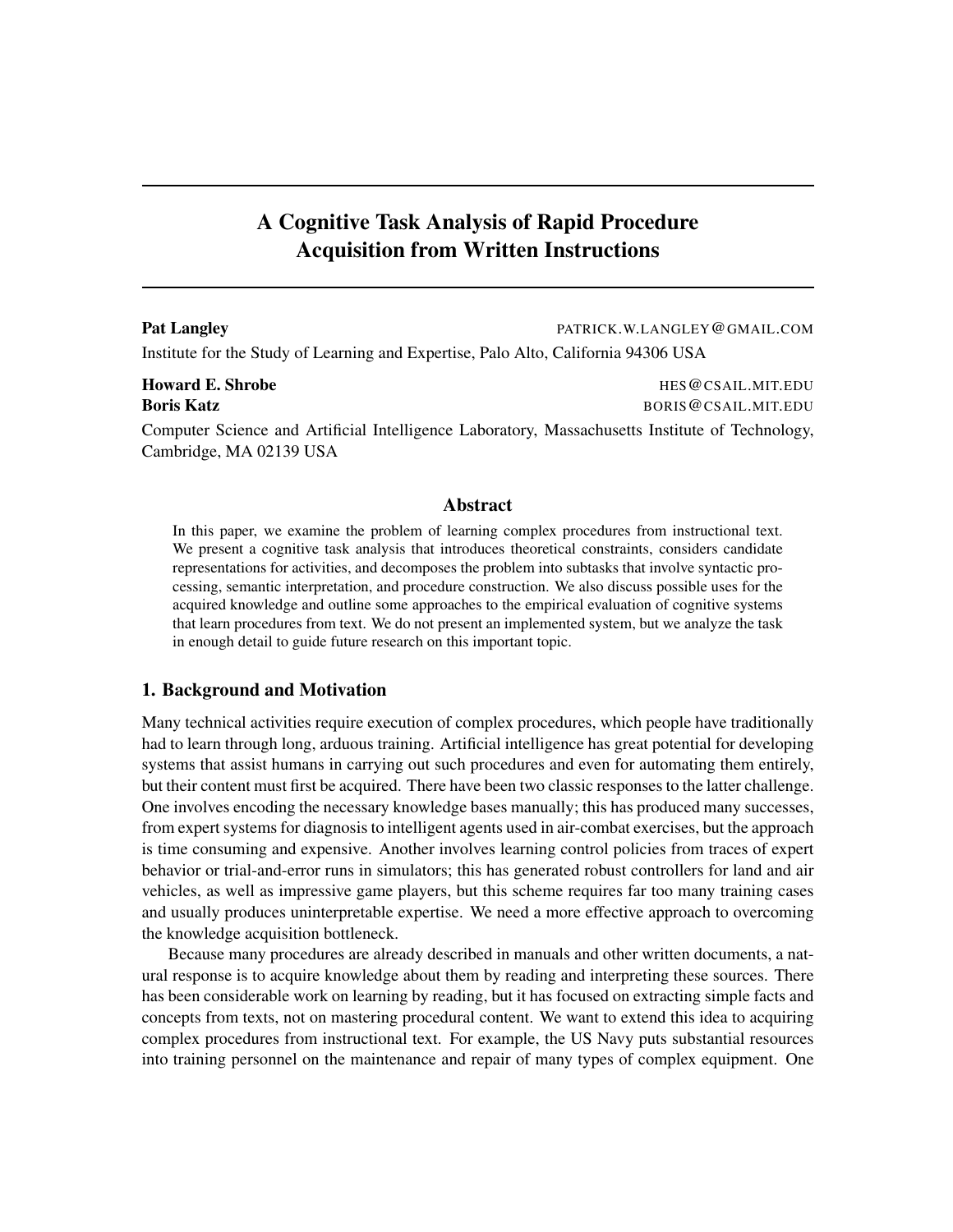worthwhile objective is an intelligent system that reads the manual for each such device, extracts and stores the procedures it describes in a standard format, and later accesses this knowledge as needed to assist engineers in their maintenance activities. Similar examples abound in everyday settings, from following cooking recipes to operating microwave ovens to repairing outboard motors.

In this paper, we present a cognitive task analysis (Newell & Simon, 1972) of this problem, identifying the main representational and processing issues but not reporting an implemented system. Task analyses occur *before* one collects observations about the behavior of human subjects and typically examines different ways that one might tackle the problem at hand, including which problem space to search and ways to explore it effectively. In the next section, we review previous AI work on expert-level behavior, after which we discuss theoretical constraints that guide our analysis. We then propose hierarchical task networks as a representation for procedures and consider three stages involved in extracting such cognitive structures from instructional text. After this, we outline a performance component that could use this acquired knowledge and suggest some approaches to empirical evaluation. We will see that each stage of the learning task has been studied separately, so the paper's main contribution is to clarify how an integrated cognitive system can address them in tandem to acquire and use procedural knowledge efficiently and effectively.

The sections that follow make a number of theoretical contributions to the literature on cognitive systems. These include postulates about the representation of complex procedures, the intermediate structures that lead to them, and the mechanisms that underlie their acquisition from text, including syntactic analysis, semantic inference, and procedure construction. We also present empirical claims about the ability to learn such content from text, including robustness to the omission of omitted actions, conditions, and effects, to the presence of extraneous steps not relevant to goals, and to different levels of abstraction in the instructions. Because we do not present an implemented system, we cannot yet test these hypotheses, but they offer clear priorities for future research.

## 2. Prior Research on Expert Behavior

Artificial intelligence and cognitive systems have demonstrated repeatedly their ability to automate complex activities that humans find difficult to master. Moreover, there is general agreement that this ability depends centrally on storing and accessing expertise about the application domain. Differences of opinion have arisen primarily about how AI systems should encode this expertise and how to acquire such content. It is worth reviewing briefly two competing responses to these issues and some examples of their successful application.

The first approach, which rose to prominence during the 1970s and 1980s, is commonly known as *expert systems* (Giarratano & Riley, 2018; Waterman, 1986). These typically express expertise as a collection of rules that codify explicit knowledge about the domain. After interviewing experts or reading documents, human 'knowledge engineers' create domain content manually, much as a traditional programmer but using modular formalisms that map well onto human knowledge elements. The expert systems paradigm has led to many fielded artifacts that have improved productivity or replaced humans. Prototypical applications have dealt with classification tasks, but others have involved complex procedural knowledge. Examples of the latter include interactive tutors for mathematics (Anderson et al., 1995), synthetic pilots for tactical air combat (Jones et al., 1999), and compelling virtual characters for interactive drama (Mateas  $\&$  Stern, 2005). The main drawbacks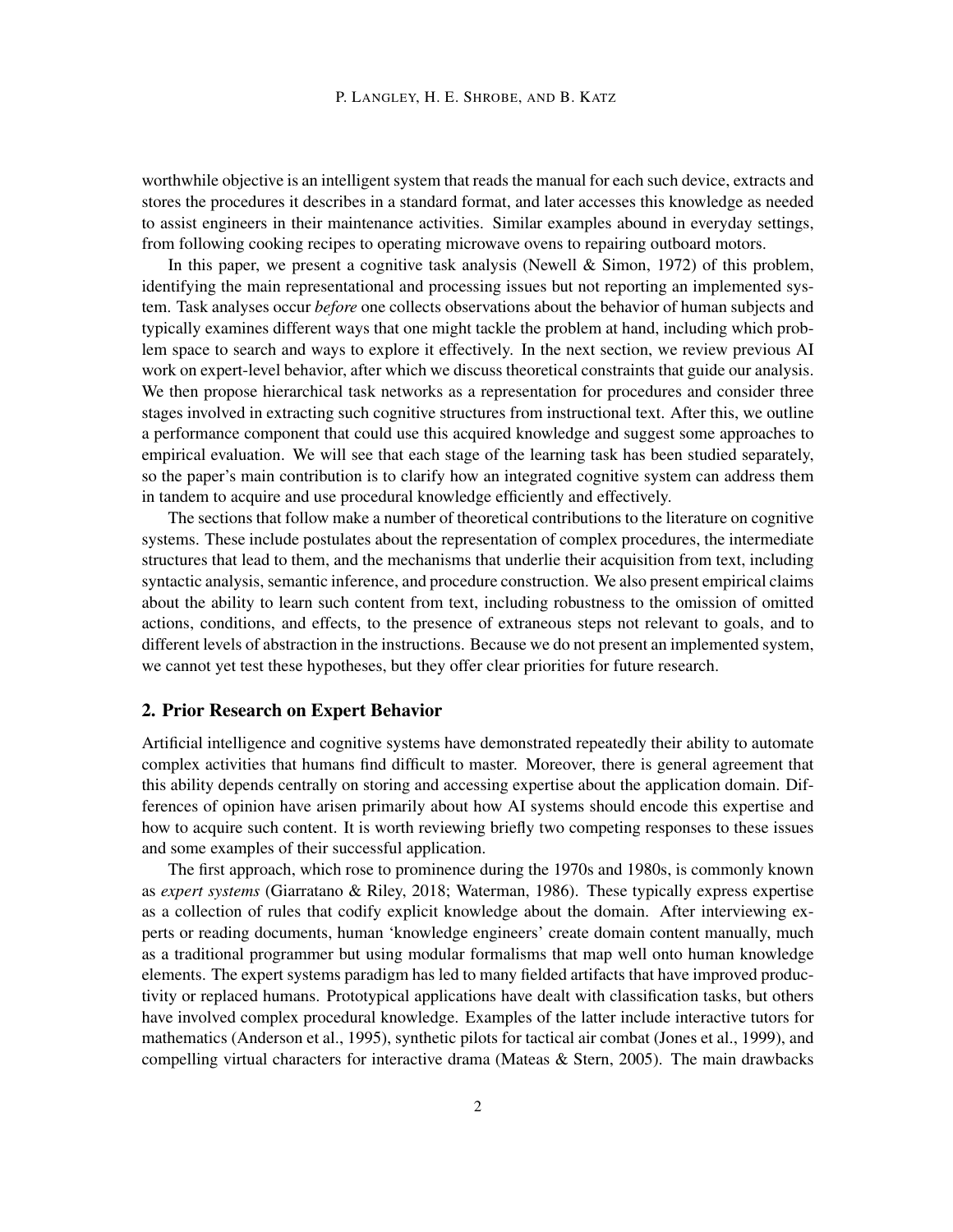of this approach are that construction and maintenance of knowledge bases can be time consuming, error prone, and expensive, much as with traditional software development.

These difficulties led directly to research on machine learning, which initially attempted to automate the creation of knowledge bases, usually sets of rules, from a moderate number of training cases. However, despite early successes at producing fielded systems (Langley & Simon, 1995), the research community gradually turned to statistical methods that required large training sets. The increased availability of such data has led to compelling applications, especially ones that involve classification. The absence of large data sets for action-oriented domains has caused some researchers to use simulated environments for learning reactive policies by massive trial and error. This approach has produced impressive results in game playing (Clark  $&$  Storkey, 2015) and physical control (e.g., self-driving vehicles), but the induced expertise has generally been difficult to interpret and it has made little contact with human knowledge about the domains.

Recent research on interactive task learning has explored a middle path that tackles expertise acquisition by tutoring AI systems in natural modalities like language and sketches.<sup>1</sup> For example, Hinrichs and Forbus (2014) describe a system that learns concepts and moves for games from a combination of natural language and sketches. Similarly, Kirk and Laird (2014) report a program that acquires game knowledge from a sequence of text instructions and examples, while Sarathy et al. (2018) combine spoken language and video to learn skills for using everyday objects. More recently, MacLellan et al. (2018) offer an analysis of the paradigm that covers a wide range of instructional types, interaction patterns, and communication modalities. Interactive task learning has given impressive results on the incremental acquisition of procedural knowledge, but it relies on explicit tutoring that often starts at a high level and works its way downward, which can make the paradigm tedious and time consuming for human instructors.

An alternative approach, far more scalable, would take advantage of procedural content that has already been described in detail within technical manuals and similar documents. There has been some work on learning by reading (e.g., Friedman et al., 2017), but this has focused on extracting concrete facts from text rather than acquiring complex procedures. Moreover, most such techniques require training on a corpus of documents before they can be applied to new material (e.g., Liang, 2016; Mitchell et al., 2015). There have been some efforts on extracting procedures from text using statistical methods (e.g., Kiddon et al., 2015; Park & Nezhad, 2018), but they require thousands of examples to produce only simple structures, so we do not consider them a viable response to the problem. Nevertheless, there is clear potential for combining the rich representations of activity associated with interactive task learning and mechanisms for natural language processing to automate the acquisition of complex procedural knowledge from instructional text.

## 3. Theoretical Constraints on Procedure Acquisition

In later sections, we provide a cognitive task analysis of learning complex procedures from instructional text. However, such an analysis should not occur in a vacuum; it should take into account widely adopted theoretical postulates about representation, performance, and learning in cognitive systems. These assumptions will serve constraints on the design of any computational artifact that

<sup>1.</sup> This emphasis distinguishes it from earlier work on programming by demonstration (Lieberman, 2001).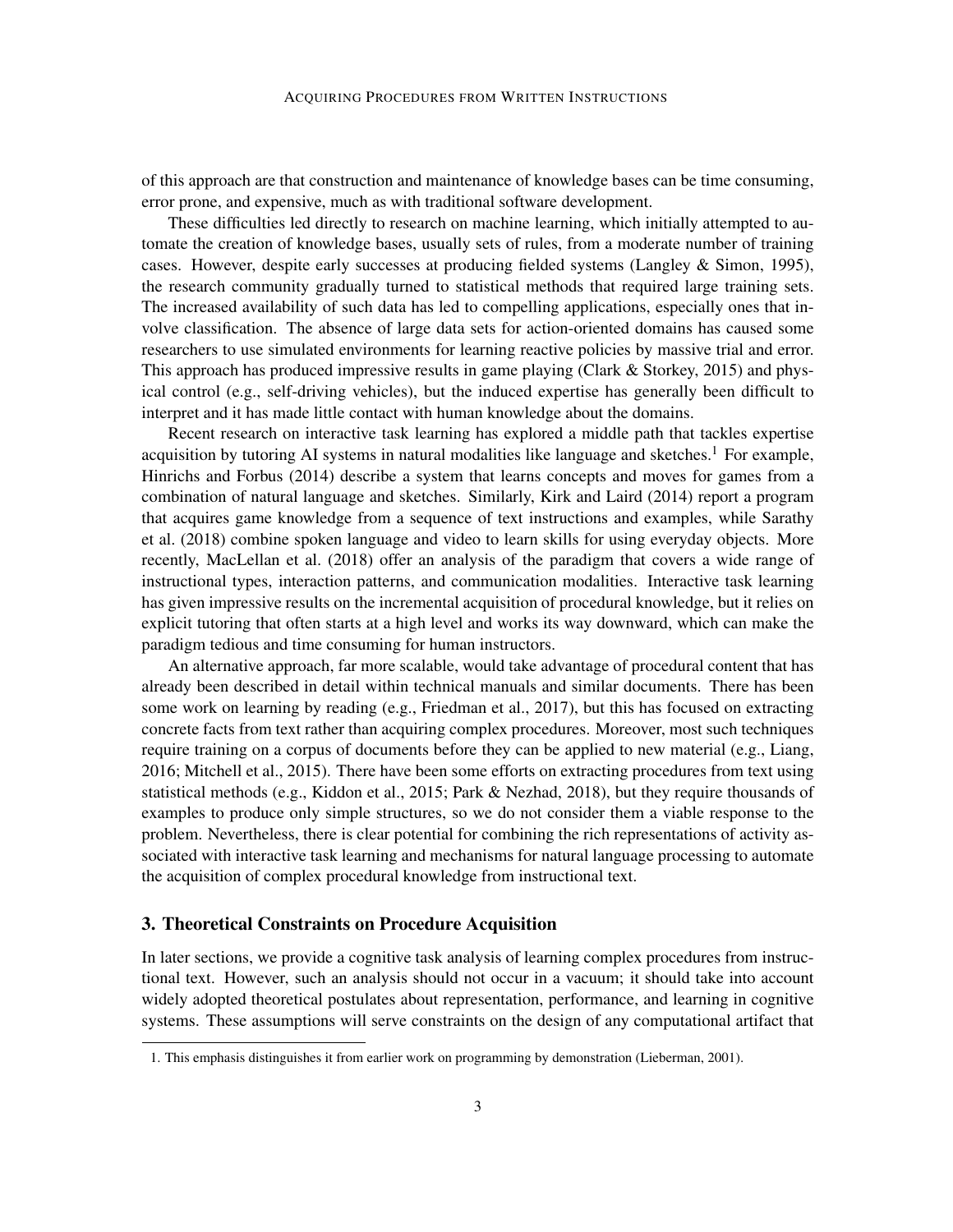addresses the task. The ideas we present will be familiar to many readers, but taken together, they serve as the foundation for an integrated approach to procedure learning that has never been tried.

We will start with postulates about representation, since any tenets about cognitive structure are logically prior to ones about the processes that operate on them.

• *Procedural knowledge consists of modular elements, only some relevant to particular problems*.

That is, knowledge about a complex activity is not a black box or opaque mathematical function, but rather a set of cognitive structures that can be composed as needed. These may take the form of rules, frames, skills, or graphs, but they are encoded as distinct modular elements. Moreover, only a subset of these structures will be needed for any given task.

• *Procedural knowledge is relational in that each element describes a configuration of entities*.

In other words, procedures typically involve multiple objects (e.g., an agent and a manipulated entity), and they incorporate details about those objects' configuration. A classic example is a spatial relation that must hold before one carries out an action (e.g., a compartment's door must be open before inserting an object) or that becomes true after application (e.g., the object is inside it).

• *Procedural knowledge is causal in that it describes effects of activities under certain conditions*.

Procedures specify how to alter the world, typically in terms of changes between relations that hold before their execution and ones that hold afterward. For example, an object will be outside a compartment before taking the action of inserting it and the same object will be inside the compartment afterwards. This maps directly onto everyday notions of action-oriented causality.

• *Procedural knowledge is hierarchical in that it decomposes complex activities into simpler ones*.

Humans do not view procedures as simple sequences of actions; they divide them into components that abstract away from details at high levels, yet can expand them further as needed. The language used to describe procedures reflects their hierarchical nature and simplifies their acquisition.

• *Procedural knowledge is disjunctive in that it specifies different ways to address the same task*.

Many procedures include alternative means to achieve the same ends. These may involve genuine choice or they may be appropriate under different conditions. Such disjunctions offer procedures substantially greater flexibility than is possible for simple sequences of actions and, when combined with hierarchical decomposition, they even support recursion.

• An important source of domain content for procedural learning is **instructional text**.

Despite the current popularity of statistical induction from large data sets, this scheme bears little resemblance to human learning (Langley, 2016), which benefits greatly from explicit instruction. Written manuals are a key source of such input and can serve as a repository of procedural information for intelligent systems to acquire and then carry out complex activities.

• *Syntactic processing of instructional text uses grammatical knowledge to parse sentences*.

Most AI research on language processing assumes that documents follow the grammatical rules of the language in which they are written. The parsing process associates parts of speech and lexical features with words, as well as identifying phrases that organize them into constituent structures. There is general agreement on this idea, but it is worth stating explicitly.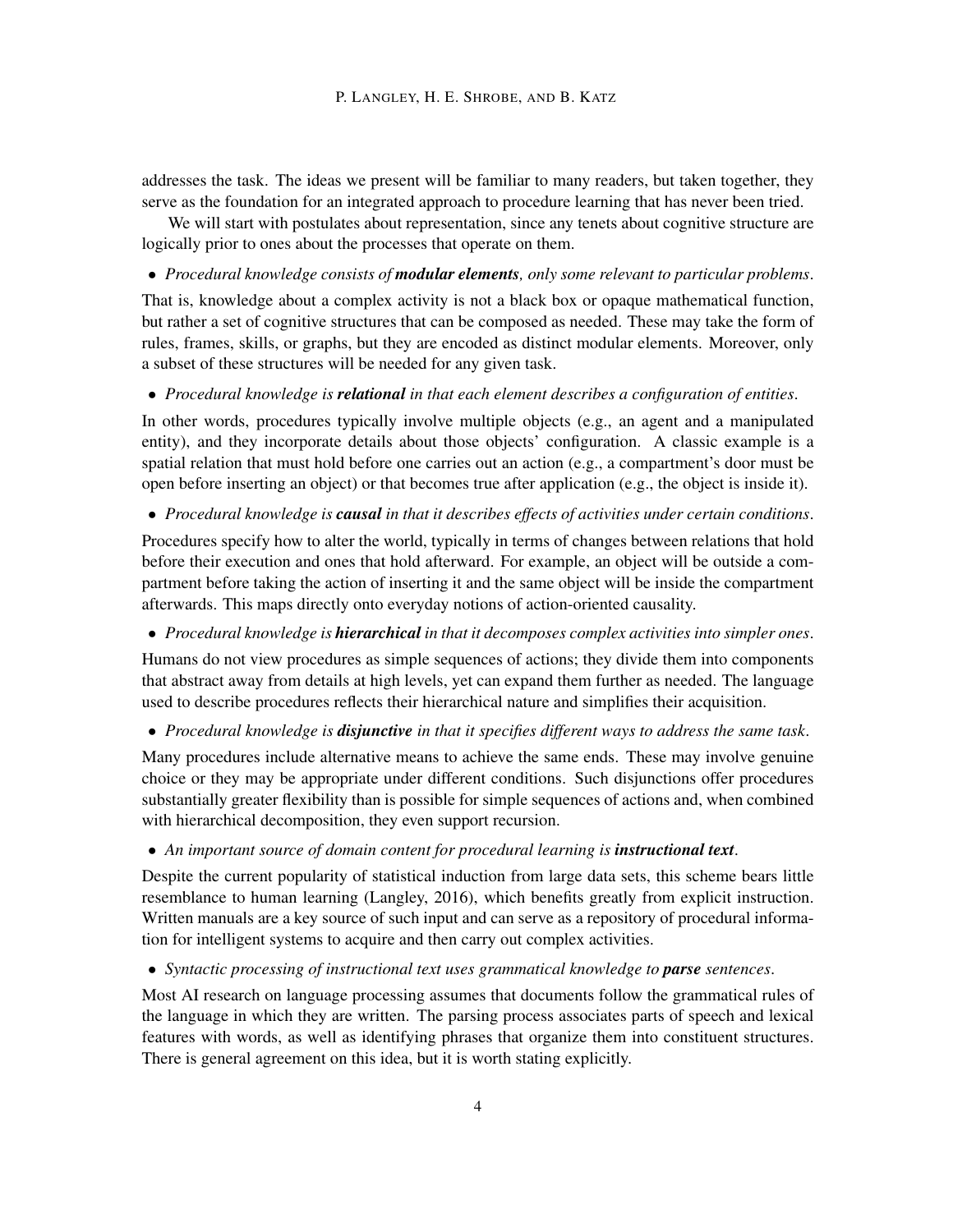#### ACQUIRING PROCEDURES FROM WRITTEN INSTRUCTIONS

## • Semantic processing of such text uses domain knowledge and common sense to extract **meaning**.

The purpose of reading is not to parse sentences but to infer their meanings, which are encoded in terms of case frames (e.g., agent, action, object) or a similar structural formalism. A typical assumption is that meaning extraction operates on the results of syntactic processing, which greatly constrains the possible interpretations. Some approaches handle syntax and semantics in parallel (e.g., Jackendoff, 2007), but we will adopt the more common sequential framework.

• *Procedure learning acquires cognitive structures incrementally from successive experiences*.

Most work on machine learning depends on batch processing of large training sets, often by modifying weights on statistical models. In contrast, we assume that the knowledge acquisition process is incremental, with each training experience leading to creation of new, modular mental structures, much as appears to happen in human learning.

• *Procedure learning is abductive, explaining training items by linking them to existing structures*.

Incremental learning does not create new cognitive structures in isolation. The acquisition process connects them to elements acquired previously, using stored contents to make sense of the later experiences. This involves a variety of abduction that reasons over individual training cases to produce plausible candidates for addition to the knowledge base.

### • *Procedure learning is cumulative, in that later acquisition builds on structures created earlier*.

Just as abductive learning draws on existing knowledge to explain new experiences, so do the acquired structures build on these background elements in a cumulative manner. For instance, a highlevel procedure might refer to low-level ones that were learned previously, using them as scaffolding to make the acquisition process more tractable.

#### • *Learning is rapid, in that it acquires complex procedures from reasonably few training items*.

Unlike the statistical methods that dominate the literature on machine induction, human learning occurs very rapidly. As noted earlier, each training experience leads to new cognitive structures, especially when these are directly stated in written instructions. This is a crucial feature for AI systems that aim to learn complex procedures from text in an effective and scalable manner.

None of these theoretical ideas will be contentious to the cognitive systems community, but they are rare enough in the recent AI literature that it seems important to state them explicitly and to clarify the reasons for adopting them. Taken together, they place strong constraints on approaches to learning procedural knowledge from textual instructions. In addition to these theoretical commitments, we will also adopt a number of simplifying assumptions to make our analyis more tractable. These include premises that the learner knows the:

- Goals or objectives for each top-level procedure that it is asked to acquire;
- Actions to which the instructions refer, including their effects under particular conditions;
- Relational concepts used to describe the states that arise during the procedure's execution;
- Syntactic knowledge relevant to the instructions, which include grammatically correct sentences;
- Case frames that describe possible semantic relations and the constraints on these structures.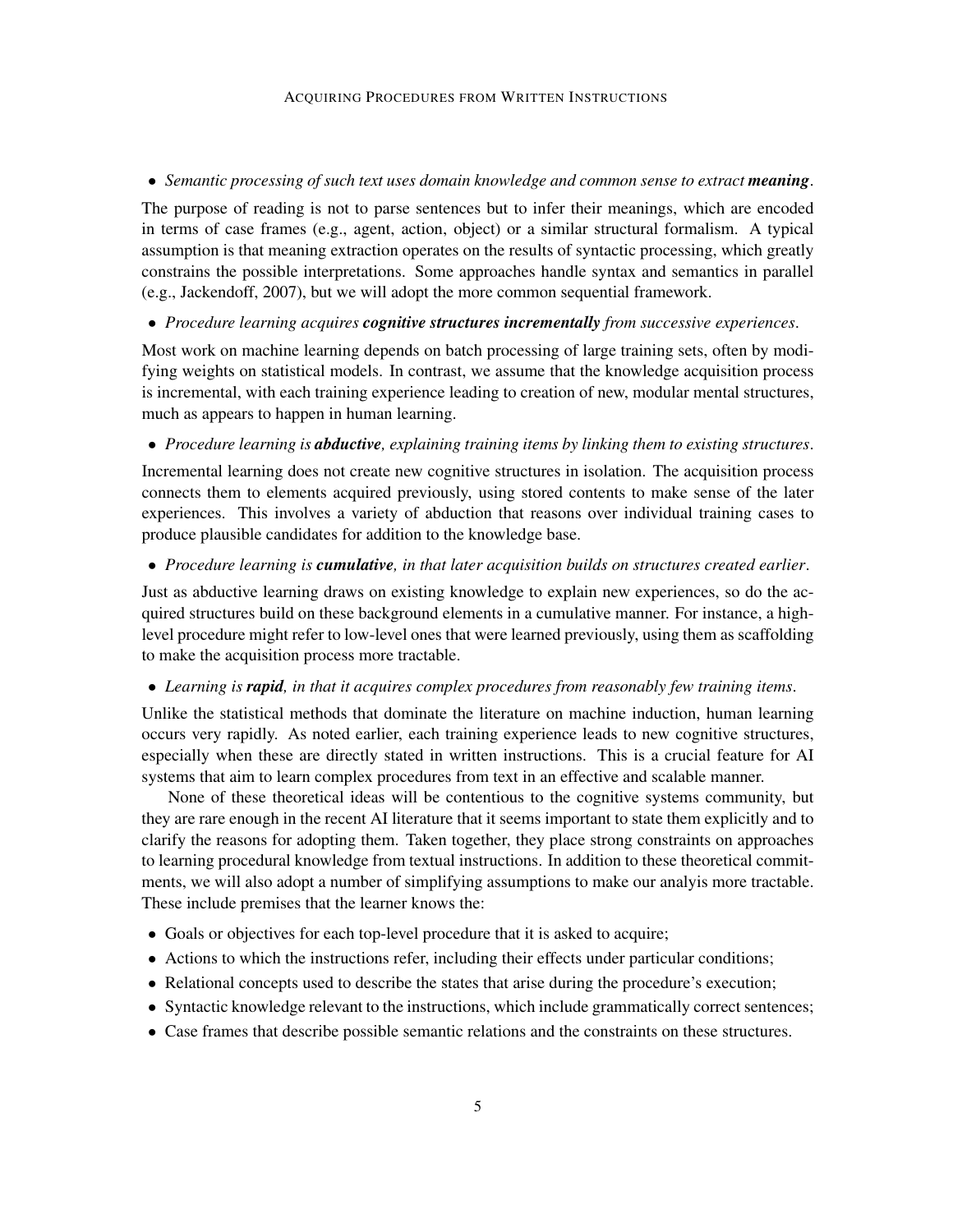We will also posit that the learned procedures are primarily qualitative in character, being appropriate to guide physical actions but not to automate them fully, as would be necessary in robotic settings. Moreover, we will limit each set of instructions to a few paragraphs that exclude surrounding material, rather than attempting to automatically segment extended documents that describe many distinct activities. These assumptions further constrain the problem of acquiring procedures from written instructions and suggest promising avenues to approach this objective.

## 4. Representing Complex Procedures

Before we can describe our approach to learning procedures, we should first explain their representation, which must satisfy a number of constraints. The formalism must specify sequential behavior over time, possibly with some type of parallelism, and procedures must accept arguments or parameters that support generality. These structures must also satisfy the representational principles given earlier. They must be relational, in that they describe configurations of entities, and causal, in that they specify the effects of activities under given conditions. Procedural knowledge must also be organized in hierarchical terms to support levels of abstraction and allow conditional disjunctions that state different ways to handle the same task. Most important, the notation must be modular, encoding procedures as a collection of elements that can be acquired separately. Classical programming languages satisfy some of these criteria, but they are not inherently relational or causal, they are not sufficiently modular, and their complicated syntax does not make them easily learnable.

For this, we need a formalism that supports small, modular elements that can be composed into larger structures. A natural choice is a hierarchical task network or HTN (Nau et al., 2003), which comprises a set of *methods*, each of which specifies a task, conditions under which the method applies, and a sequence of subtasks or primitive actions. Some variants associate effects with each method, giving a causal interpretation. Each task and condition consists of a predicate and zero or more arguments, such as (unscrew ?cap ?body) and (screwed-on ?cap ?body). These relational predicates may primitive or defined elsewhere in rules similar to Prolog clauses. The ability of methods to invoke subtasks leads directly to hierarchical programs. Different clauses may share a task name, thus supporting disjunctive behavior, and a method may call on itself, giving recursion. Despite this power, HTNs specify complex procedures in a modular way that encourages incremental learning (e.g., Langley et al., 2009). They are typically used for knowledge-guided plan generation (Nau et al., 2003; Shrobe, 2002), but also support hierarchical reactive control (Choi & Langley, 2018).

Nau et al. (2003) have shown formally that hierarchical task networks have greater expressive power than classical plans, but we will not claim they are the only representational framework that meet our criteria. For example, production systems (Klahr, Langley, & Neches, 1987) offer equivalent representational power, appear to map well onto human knowledge structures, and are modular enough to support incremental learning. The main difference is that they require multiple rules to encode a single HTN method, but research with ACT-R (Anderson, 1993) and Soar (Laird, 2012) has shown they can encode complex procedures. Other frameworks are less appropriate for our needs. Declarative representations, such as knowledge graphs and logic programs, emphasize monotonic inference rather than activities that alter the environment to achieve goals. They can be adapted to procedural settings, but do not lend themselves to them in the same way as HTNs and production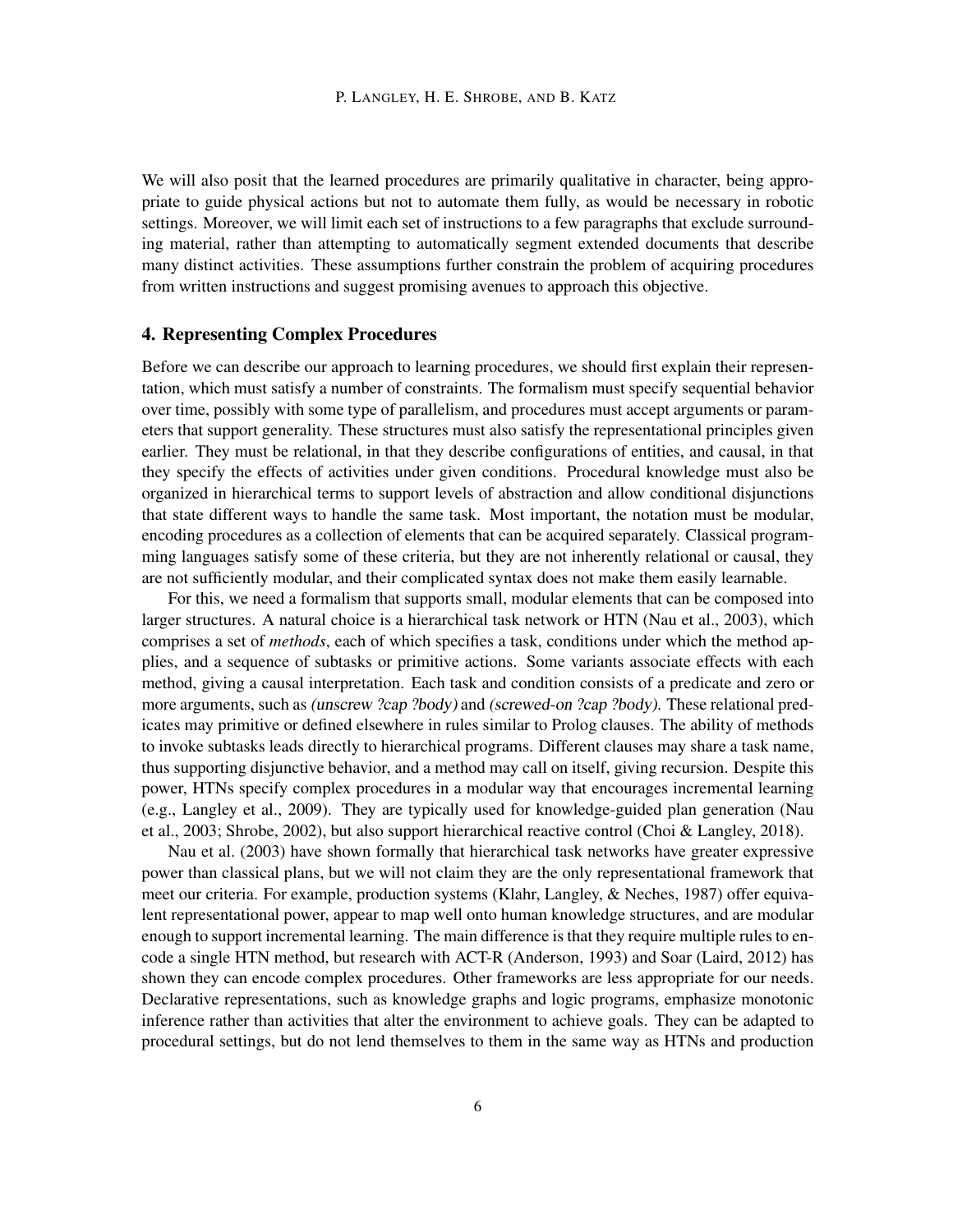systems. Dynamic Bayesian networks, partially observable Markov decision processes, and probabilistic programs support action over time and offer modularity, but their emphasis on uncertainty would be a distraction for our needs, as such details rarely arise in instructional documents.

For these reasons, we propose to adopt hierarchical task networks for our work on rapid procedural learning, although we will draw on a number of useful extensions. These include augmenting the notation for methods to include expected effects (Li et al., 2012), associating methods with goals they achieve (Shivashankar et al., 2012), and specifying temporal constraints on subtasks (Stracuzzi et al., 2009). The latter provides support not only for hierarchical physical activities, but for ones that involve coordination among multiple agents who must time their actions to achieve joint goals, which can be especially important in applied settings. Hierarchical task networks have also been extended to include probabilistic outcomes, but, again, these are not required to specify the basic structure of procedural knowledge and we will not focus on them here.

#### 5. Learning Complex Procedural Knowledge

Our cognitive task analysis of learning procedures from documents decomposes the problem into three subtasks. These include parsing text to produce a syntactic analysis of its content, transforming these structures into semantic representations, and using the results to extend an existing hierarchical task network. In this section we examine each of these subtasks in turn, including possible ways to address them. After this, we consider how we could combine them to learn complex procedures from instructional text.

#### 5.1 Syntactic Processing

Because we want to learn procedural knowledge from instructional documents, the first step is to process that text syntactically. We can start this parsing task as:

- *Given:* Sentences that describe complex procedures and associated concepts;
- *Given:* Grammatical knowledge about the structure of sentences in a language;
- *Given:* Lexical knowledge about the words that appear in the language's sentences;
- *Generate:* Grammatical parses of these sentences that specify their syntactic structure.

A typical parse assigns a part of speech (e.g., adjective, noun, verb) to each word, associates features with them (e.g., singular, past), and groups words into constituent phrases (e.g., noun, verb, and adjectival phrases). The standard unit of syntactic processing is a single sentence, so that parsing instructional text requires interpreting a sequence of connected sentences. Written text differs substantially from everyday speech because it generally follows the rules of grammar and lacks the disfluencies that occur in spoken language.

Consider the instructions in Table 1 for preparing hard boiled eggs, which are paraphrased slightly from the Web site https://www.allrecipes.com/, This simple recipe not only specifies a sequence of steps, but also includes conditional statements about when to halt subactivities. The text does not explain the details of peeling the eggs after they have been cooked, but it clarifies the character of typical procedural instructions. Syntactic processing would produce a parse for each sentence in this paragraph. For example, it would identify the second line as a conjunction of two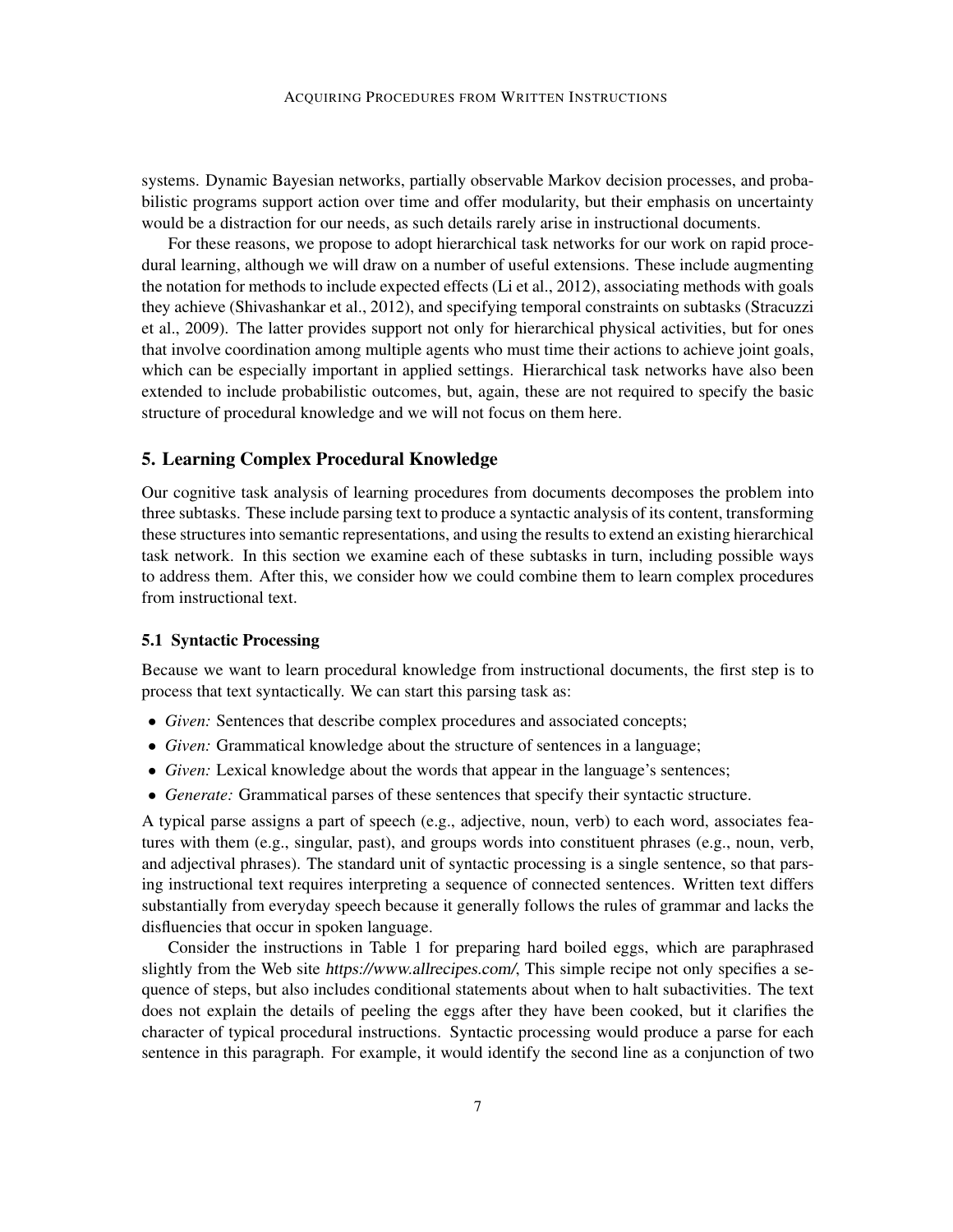Table 1. A simple recipe for preparing hard boiled eggs, which we have paraphrased slightly from the version at the Web site https://www.allrecipes.com/.

To make Hard Boiled Eggs, Place eggs into a saucepan and pour cold water to cover the eggs. Place the saucepan over high heat. When the water just starts to simmer, turn off heat. Cover pan with a lid, and let the pan rest for 17 minutes. Drain the hot water and pour cold water over eggs. Drain the cold water. Refill the saucepan with additional cold water. Allow the eggs to stand until they are cool. Wait for 20 minutes. Peel eggs under running water.

clauses connected by 'and'. The fourth line specifies a condition, 'When the water just starts to simmer', which refers to an event that follows placing the pan over high heat. The conditioned passage, 'turn off heat, cover pan with a lid, and let the pan rest', is an imperative statement, with the reader as its elided subject and a conjunctive verb phrase in which 'turn off', 'cover', and 'let rest' are the verbs. Other sentences have similar complexity. The instructions follow the rules of English grammar and contain few ambiguities.

Syntactic parsers have a long history in AI, dating back to the 1960s (e.g., Green et al., 1961). Over five decades of research have produced many different approaches to this task, but the most popular current methods rely on statistical models that are trained on a large corpus of annotated sentences. Although these are prevalent in the academic community and dominate the recent literature, training corpora can take considerable time to collect and substantial effort to annotate. Moreover, this process must be repeated each time one encounters a new application domain. A promising alternative is to use a broad-coverage English parser that relies on hand-entered grammatical and lexical knowledge. Despite widespread rhetoric about the benefits of statistical parsers that require training, such non-statistical manually-created systems are competitive and they have been used in successful applications (e.g., McShane, Nirenburg, Beale, & Johnson, 2012).

One such system is START (http://start.csail.mit.edu/), a mature syntactic parser developed by Katz (1988, 1990, 1997) and his colleagues over three decades, that covers a wide range of English constructions and that includes a very broad lexicon. For a given sentence, the system generates a set of nested triples of the form *[subject relation object]*, where the *subject* and *object* may themselves be triples (e.g., *John drove [car in garage]*]. These ternary expressions provide a versatile syntax-oriented notation for language that encodes syntactic and lexical features and that highlights significant relations. These compact structures support the efficient storage, matching, and retrieval of linguistic content. START handles reference resolution within and across sentences, but it delays decisions about prepositional phrase attachments for later processing. The default system produces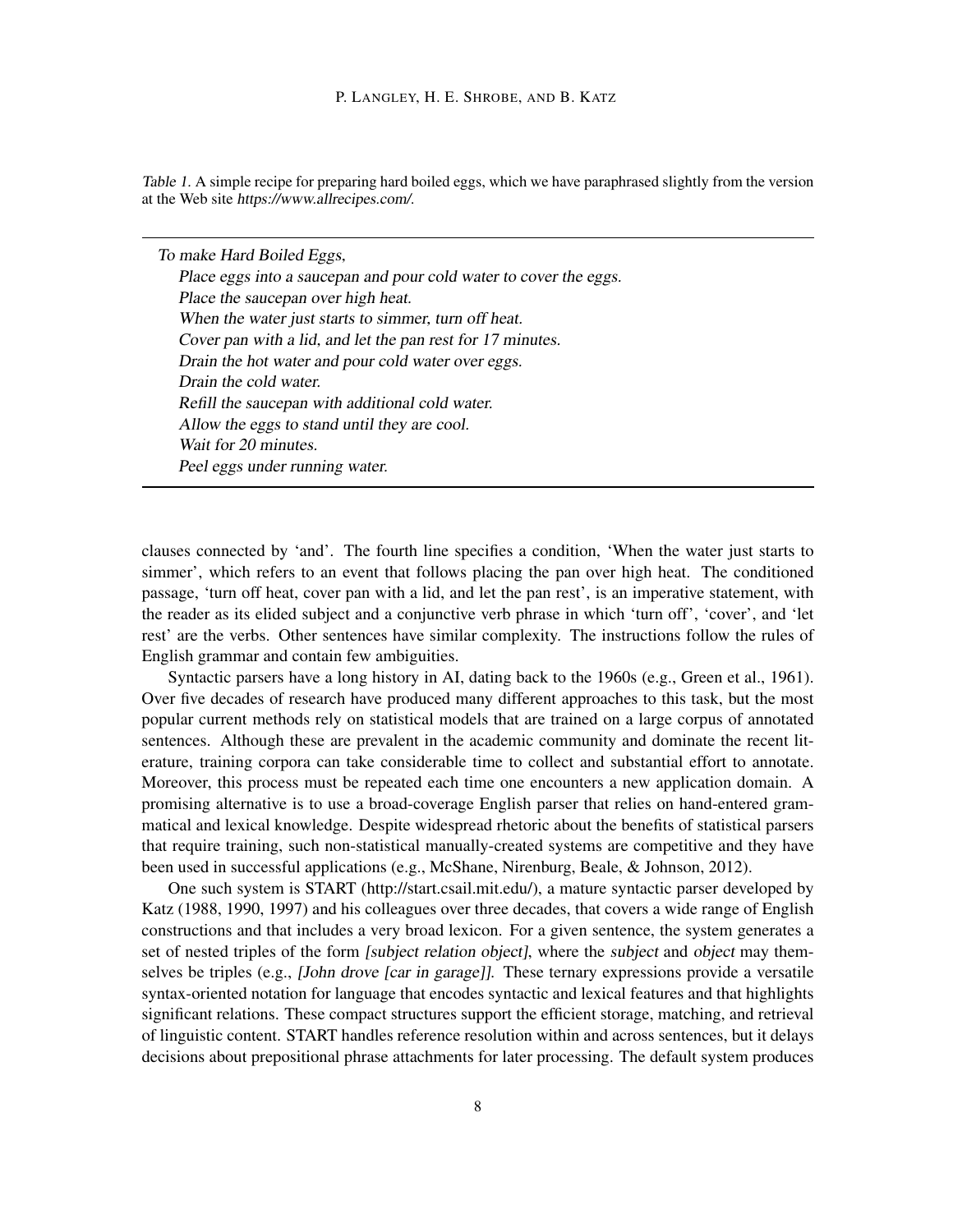Table 2. Syntactic triples generated by the START system from the first three sentences in the sample recipe. Each triple encodes a pairwise relation between items, with the numbers denoting instances of generic types. We have not included any triples that describe number, tense, or similar syntactic details.

1. Place eggs into a saucepan and pour cold water to cover the eggs.

[you place-4 eggs-1] [place-4 into-6 saucepan-1] [pour-5 has\_purpose-7 cover-6] [you pour-5 water-1] [you cover-6 eggs-1] [water-1 has\_property-8 cold]

- 2. Place the saucepan over high heat. [you place-7 saucepan-1] [place-7 over-9 heat-1] [heat-1 has\_property-10 high]
- 3. When the water just starts to simmer, turn off heat.

[turn\_off-1 when-1 start-2] [you turn\_off-1 heat-1] [water-1 start-2 simmer-3] [water-1 simmer-3 null] [start-2 has\_modifier-2 just]

a single parse, but it can be tuned to generate multiple interpretations if desired. START incorporates substantial knowledge about English grammar and it has been used in many applications, from mobile phone interfaces (Katz et al., 2007) to question-answering systems (Katz et al., 2006) to design assistants (Shrobe et al., 2015). Moreover, the software does not require training on an annotated corpus for new domains, which makes it a natural choice for our research effort.

Table 2 shows the syntactic triples generated by START from the first three sentences of the recipe in Table 1. Most terms come directly from the text, but a few are inferred from grammatical knowledge. For instance, some of the triples include you as their first element because it can be assumed when a sentence lacks an explicit subject. Similarly, the third triple states that the purpose of the pour activity is to cover the eggs, since this is a natural interpretation of to in the first sentence. However, these are shallow inferences that remain closely tied to the sentence, and we intend this only as an illustrative example. START is certainly not the only parsing system that we might use to process instructional text, but we favor ones that already have broad coverage of English and that do not require training on a large corpus of sentences. Nevertheless, any parser will occasionally encounter unfamiliar words and constructions that its knowledge base does not encompass. We should extend the system so that, in such cases, it asks a human to provide details about parts of speech or elements of grammar that will let it complete the parse. START makes it reasonably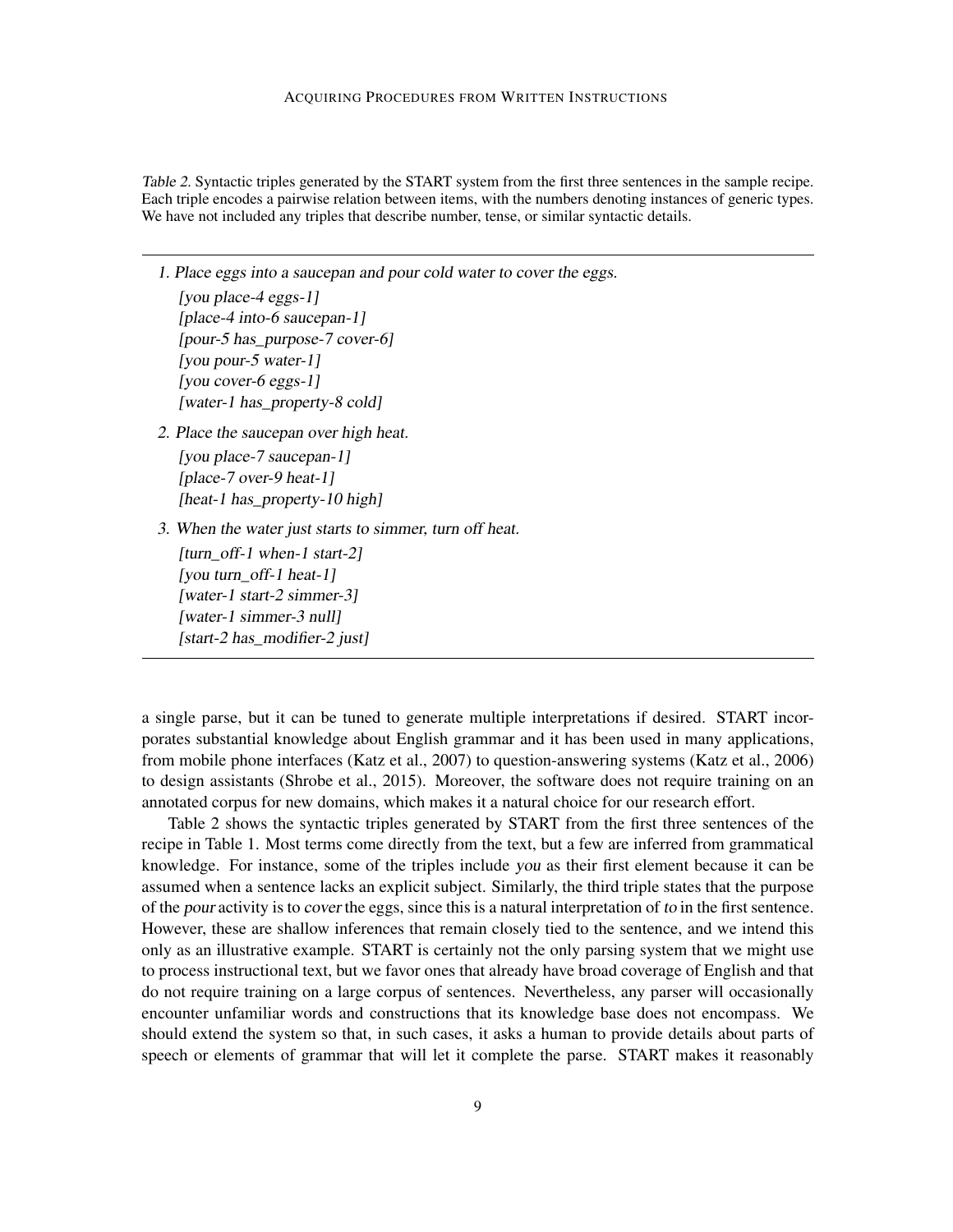easy to enter new syntactic constructions and lexical items needed for a particular application. This approach is similar in spirit to work on interactive task learning, but focuses on local repairs to syntactic knowledge rather than the acquisition of entire procedures.

## 5.2 Semantic Processing

Parsing is merely the first step in learning procedural knowledge from instructional text, as it provides only the grammatical structures of sentences. We must still transform these into a semantic representation that encodes their meanings. We can state this problem as:

- *Given:* Parses of sentences about complex procedures and associated concepts;
- *Given:* Knowledge that maps syntactic structures onto meaning representations;
- *Given:* Knowledge about relations between words and their connection to concepts;
- *Generate:* A set of linked semantic structures that specify the sentences' meanings.

As with parsing, the typical unit of meaning extraction is a single sentence, but this is complicated by the fact that later passages refer to entities or activities introduced in earlier ones. Resolving synonyms for the same object is an obvious example, but other cross-sentence connections are important as well. Another key challenge is that text seldom makes everything explicit, so that semantic processing must fill in the gaps using some form of plausible inference.

Let us return to the earlier instructions for cooking hard boiled eggs specifically first half of the second line. Here semantic processing should infer 'place' is an *action*, the reader is its agent, 'eggs' is its object, and the 'saucepan' is the destination. One must also realize that the location of the second action, 'pour', is also the saucepan. Some passages map onto descriptions of states that occur during the procedure, while others correspond to activities that transform these states. Fillmore-style (1968) case frames (e.g., with roles for agent, instrument, object, destination) are natural candidates for encoding larger-scale structures. Different frames can share arguments to provide a connected network of states and activities, similar in spirit to an abstract plan. Table 3 shows some case frames that might result from the first of the parsed sentences in Table 2. Generating such structures requires knowledge about the types of relations and actions available, as well as constraints on their arguments. For example, the action place includes an animate agent (you), an inanimate object (eggs), and a target destination (the pan). Such frames can also introduce details that were implicit in the text, such as that the eggs had a location before being moved into the pan.

Semantic interpretation has been studied less extensively than parsing, but there has been considerable work on the topic for at least four decades. One example is Winston and Holmes' (2018) Genesis, a story understanding system which they have already integrated with START. Genesis invokes the parser to determine the grammatical structures for sentences, then transforms the results into semantic representations that specify categories, relations, actions, and events. The latter process relies on generic rules that match against patterns of syntactic forms (encoded as START triples) and translates them into Fillmore-style (1968) case frames (e.g., agent, beneficiary, instrument, object) that group the triples' contents into larger-scale structures. Moreover, the system uses WordNet (https://wordnet.princeton.edu/) to map synonyms onto canonical encodings, giving the same internal representation for different sentences with equivalent meanings. Together, these mechanisms turn the syntactic structures produced by START into semantic ones that can be used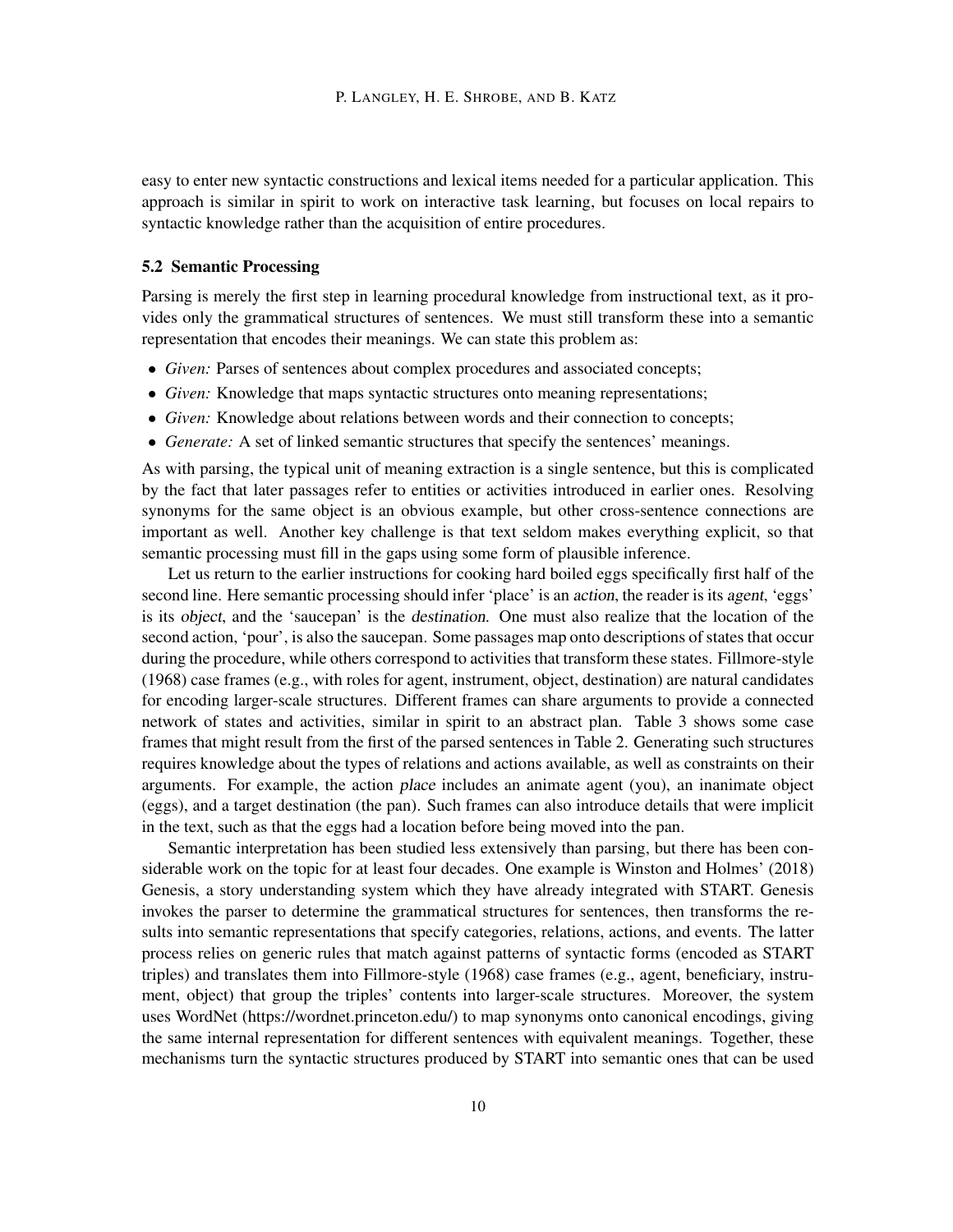Table 3. Semantic case frames for relations and actions that might be inferred from a subset of the syntactic triples in Table 2. These do not include start and end times for relations that change during the activity.

(eggs ^id eggs-1) (saucepan ^id saucepan-1) (person ^id you) (place ^id place-4 ^agent you ^object eggs-1 ^source ?f ^destination saucepan-1) (pour ^id pour-5 ^agent you ^object water-1 ^destination saucepan-1) (cold ^id property-8 ^object water-1) (covers  $\dot{\gamma}$ id covers-1  $\dot{\gamma}$ container water-1  $\dot{\gamma}$ object eggs-1) (in ^id in-1 ^object eggs-1 ^location saucepan-1)

for summarization, question answering, and other language-related tasks. Recent work by Yang and Winston (2018) has even extended the framework to acquire constrained procedures from stories that describe how people repair malfunctioning phones.

Genesis is not the only semantic interpreter that we might use to transform parses into meaning structures, but it offers the clear advantage of already being linked to  $START<sup>2</sup>$ . Even so, the existing system will sometimes encounter words or syntactic outputs for which it lacks case frames, and we should extend it to handle such situations by asking a human to provide the missing translation rules. We should also augment the representation of case frames that describe activities to incorporate conditions and effects, which can then serve in the specification of procedures. This should include generic knowledge about common physical processes, such as opening containers, filling them, and heating them, as analyzed by Schmolze (1986) for many everyday activities. Finally, despite the availability of semantic constraints, there will reman instructions that have ambiguous meanings (e.g., where to attach prepositional phrases), so we should extend Genesis to support multiple interpretations that it resolves later as more information becomes available.

## 5.3 Constructing Procedures

Once the learner has generated a semantic interpretation of an instructional unit like a sentence or short paragraph, it can transform this meaning into one or more cognitive structures that encode procedural knowledge. We can specify this problem as:

- *Given:* A description of some procedure's initial conditions, sequential steps, and final effects;
- *Given:* Existing knowledge about primitive actions, other procedures, and associated concepts;
- *Generate:* A set of HTN methods that encode this procedure and relate it to existing knowledge.

The simplest training items will contain content about individual HTN methods or conceptual definitions. However, instruction manuals present a sequence of statements that, together, specify a complex set of linked procedures. The learner must deal with these incrementally, producing new cognitive structures that serve as background knowledge for later training elements. Any system

<sup>2.</sup> Of course, some theories of language understanding (e.g., Jackendoff, 2007) assume a deeper integration of syntactic and semantic processing. These suggest an alternative approach to extracting meaning from instructional text.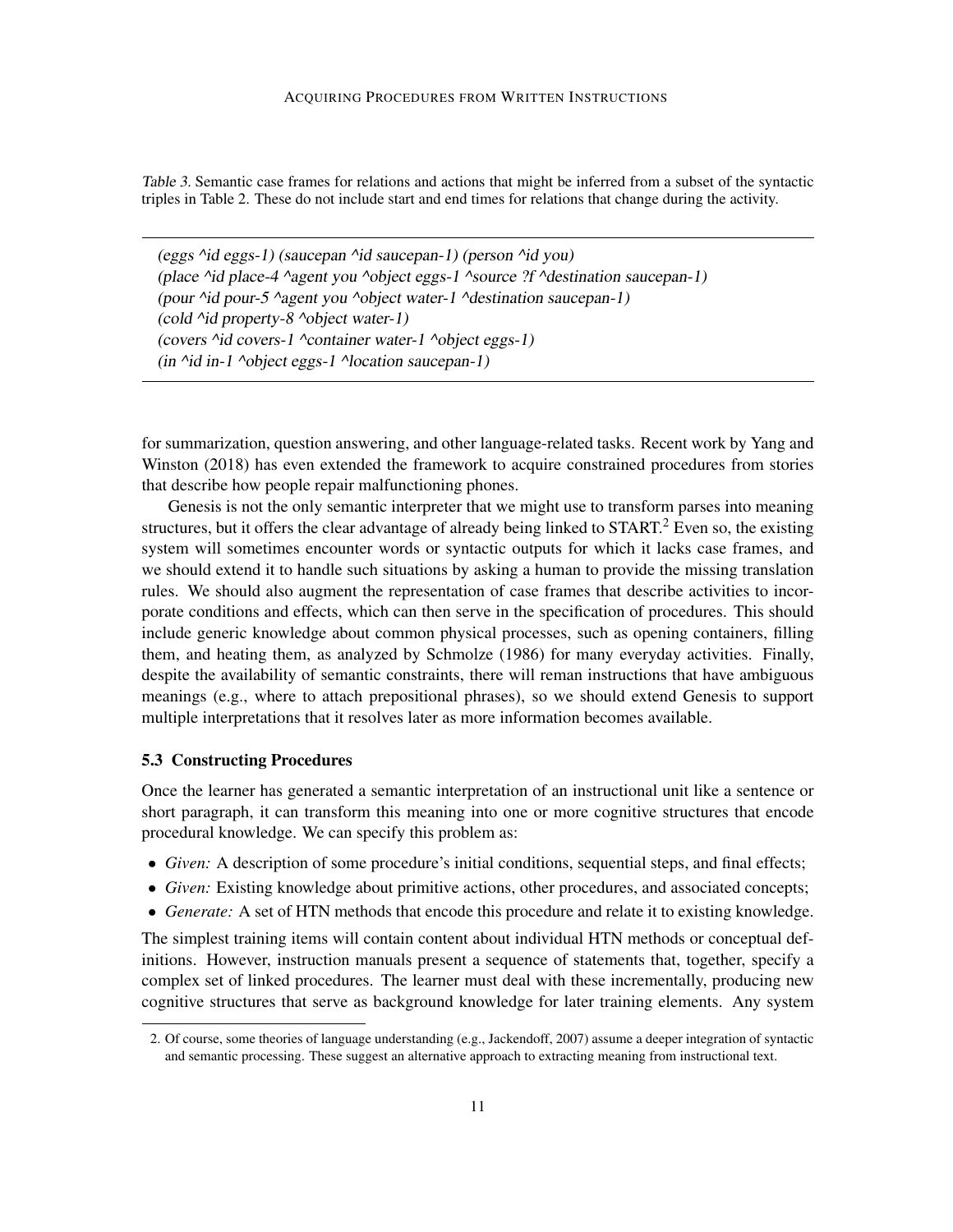that learns hierarchical task networks or equivalent representations must address three issues. First, it must determine the hierarchical structure of the network, i.e., how to decompose high-level tasks into subtasks, subsubtasks, and so on. Second, it must identify the conditions and (optional) effects for each method, that is, when the method applies and what results it produces. Third, it must decide when distinct methods provide alternative solutions to the same high-level task. Research on HTN learning has always addressed these three challenges, although responding in different ways.

Fully explicit instruction makes these issues much simpler, in that it states directly the subtasks for a method  $M$ , the conditions and effects for  $M$ , and the task that  $M$  accomplishes. This is the approach taken by recent work on interactive task learning (MacLellan et al., 2018), which specifies each procedural element in such terms. This paradigm typically assumes that hierarchical activities are specified from the top down, but one could use similar techniques to communicate procedures from the bottom up. Either way, the result is a hierarchical but grounded set of methods for carrying out complex tasks. We will support such explicit instruction, which basically involves direct translation from a semantic representation extracted from text to a hierarchical task network that can be used for planning, execution, or other activity. Most of this ability should be handled by Genesis or an analogous module for meaning interpretation.

However, instructional documents are seldom so precise and complete. They may specify a sequence of actions without indicating how to organize them into a hierarchy, as in many recipes. They may omit essential conditions for a method's application, they may fail to mention some effects, and descriptions of initial situations or goals may be incomplete. Real-world instructions, like those in equipment manuals, may even leave out key steps that the writer believes will be obvious to readers. Finally, when a document presents descriptions for different methods, they may not state that they are relevant to carrying out the same high-level task. The recipe discussed earlier is explicit about major steps, but it also leaves out details about intermediate situations and about actions' conditions and effects. We need a system for learning complex procedures that handles each of these types of omissions in a robust manner.

One relevant approach, involving the ICARUS architecture (Choi & Langley, 2018), learns HTN methods from knowledge about primitive actions and from sample solutions which transform an initial state into another that satisfies a goal specification (Nejati et al., 2006; Li et al., 2009). This uses a version of means-ends analysis to reason backward from the goal description G, showing how each step either achieved some aspect of G or enabled another action that ultimately led to G. Because means-ends decomposes a problem into subproblems recursively, it produces a hierarchical breakdown of the task, with each subtree of this decomposition producing a new method. The method's conditions include those state elements needed to apply its component actions and its effects combine the effects of these components; two methods are given the same task name when they achieve the same subgoal. ICARUS creates new hierarchical methods as needed from each sample solution, so learning is incremental, cumulative, and rapid. The architecture can execute these structures reactively or use them for planning on novel problems.

Again, ICARUS' mechanism is not the only approach to constructing hierarchical task networks from sequences of steps, but some form of analytic or abductive learning seems necessary for rapid acquisition. Nevertheless, the existing approach requires a number of extensions to make it more robust, including the addition of new abilities for: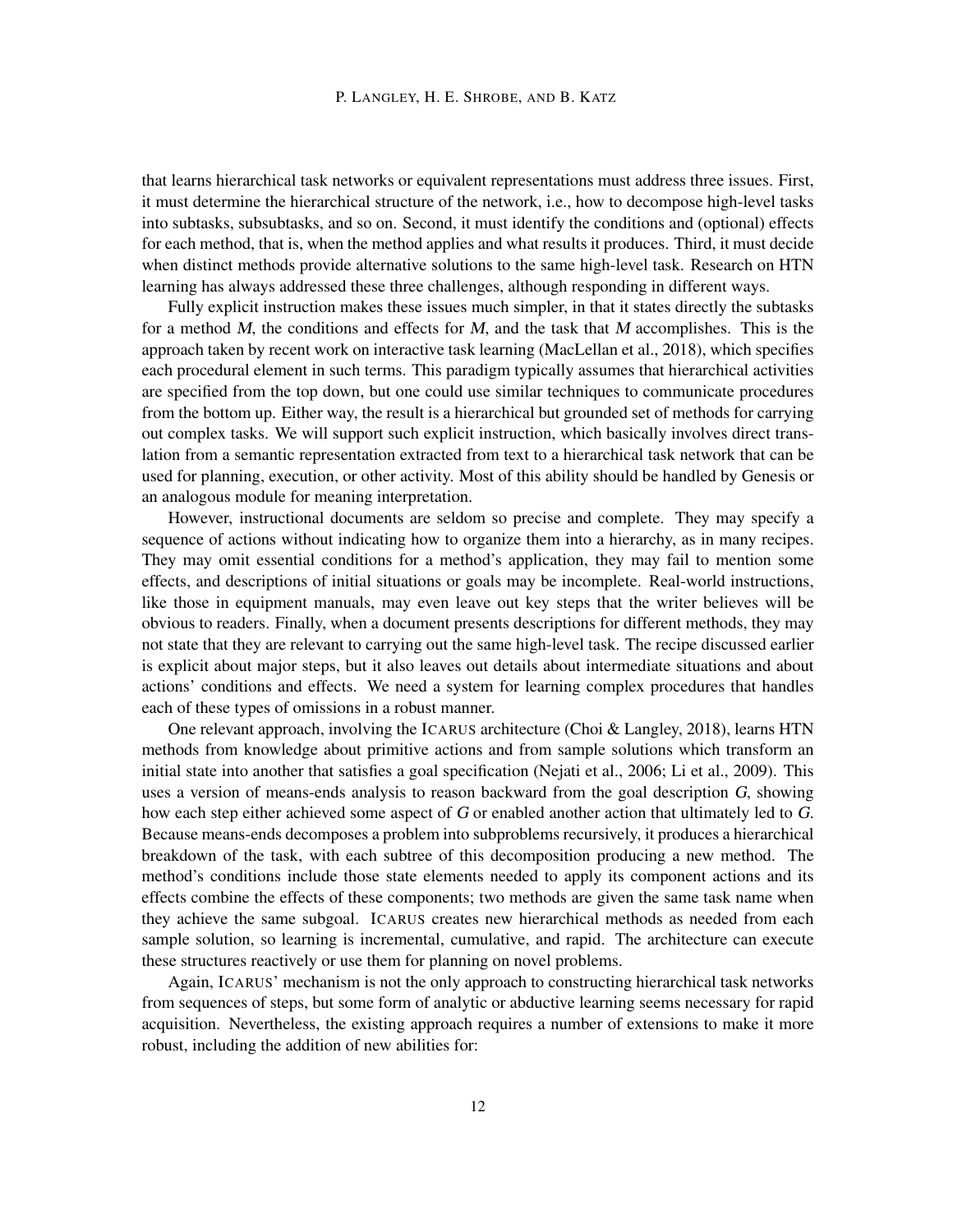- Inferring omitted actions by using means-ends analysis, with limited search, to fill in the gaps between disconnected portions;
- Imputing missing conditions on high-level methods or primitive actions in an instructional sequence by noting that a previous step has no other purpose;
- Filling in the effects of high-level methods or primitive actions that were omitted from instructions but that are needed for the conditions of later steps;
- Ignoring incidental or irrelevant actions in the instructional text that do not contribute to achieving the goal description; and
- Handling instructions that refer to abstract methods rather than concrete actions by expanding the former if already defined or delaying learning until they have been acquired.

We can view each of these extensions in terms of constrained search to links disconnected portions of solution traces, for which means-ends analysis offers direct support. Augmenting the ICARUS learning module along these lines would complement the extensions to START and Genesis that we outlined earlier to let them jointly acquire complex procedures from realistic textual instructions.

#### 5.4 System-Level Issues

Recall that our objective is a computational artifact that reads instructional text, extracts its procedural content, and encodes the latter in a hierarchical task network for later use. We have decribed the component subtasks that arise in this setting, but we will also need to combine them into an integrated cognitive system for learning procedures from documents. Fortunately, previous research has already accomplished some of this integration. We have seen that Genesis inputs parses of text from START and transforms them into frames that describe situations, events, and activities, some of which characterize multi-step procedures. However, integrating an HTN learning mechanism with such modules seems more challenging. Work in this area assumes that training cases specify an initial situation, a sequence of primitive actions, and one or more goals they achieve. Information about the component actions' conditions and effects must be available as background knowledge that goes considerably beyond traditional case frames, so we must find some way to connect the two notations. This linkage appears to be a key step in the incremental acquisition of hierarchical procedures from written instructions.

We also want an approach to procedural learning that is flexible. If the instructions make explicit the hierarchical structure of some activity, then it should translate this content directly into new HTN methods. If the text instead presents only example sequences of low-level actions, then the system should use means-ends analysis to infer and create the hierarchical structure. The same should hold for methods' conditions and effects, which may be described explicitly, remain implicit in the text, or be specified only partially. Nevertheless, the system will sometimes lack the knowledge about state predicates, primitive actions, or high-level tasks on which analysis depends. In such cases, it should ask a human for clarification about the meaning of terms or the conditional effects of an activity, although this should happen only as a last resort, as we want to avoid the detailed tutoring associated with the paradigm of interactive task learning. These requirements suggest that the integrated system include a number of distinct modes from which it selects depending on instructional content and its prior knowledge.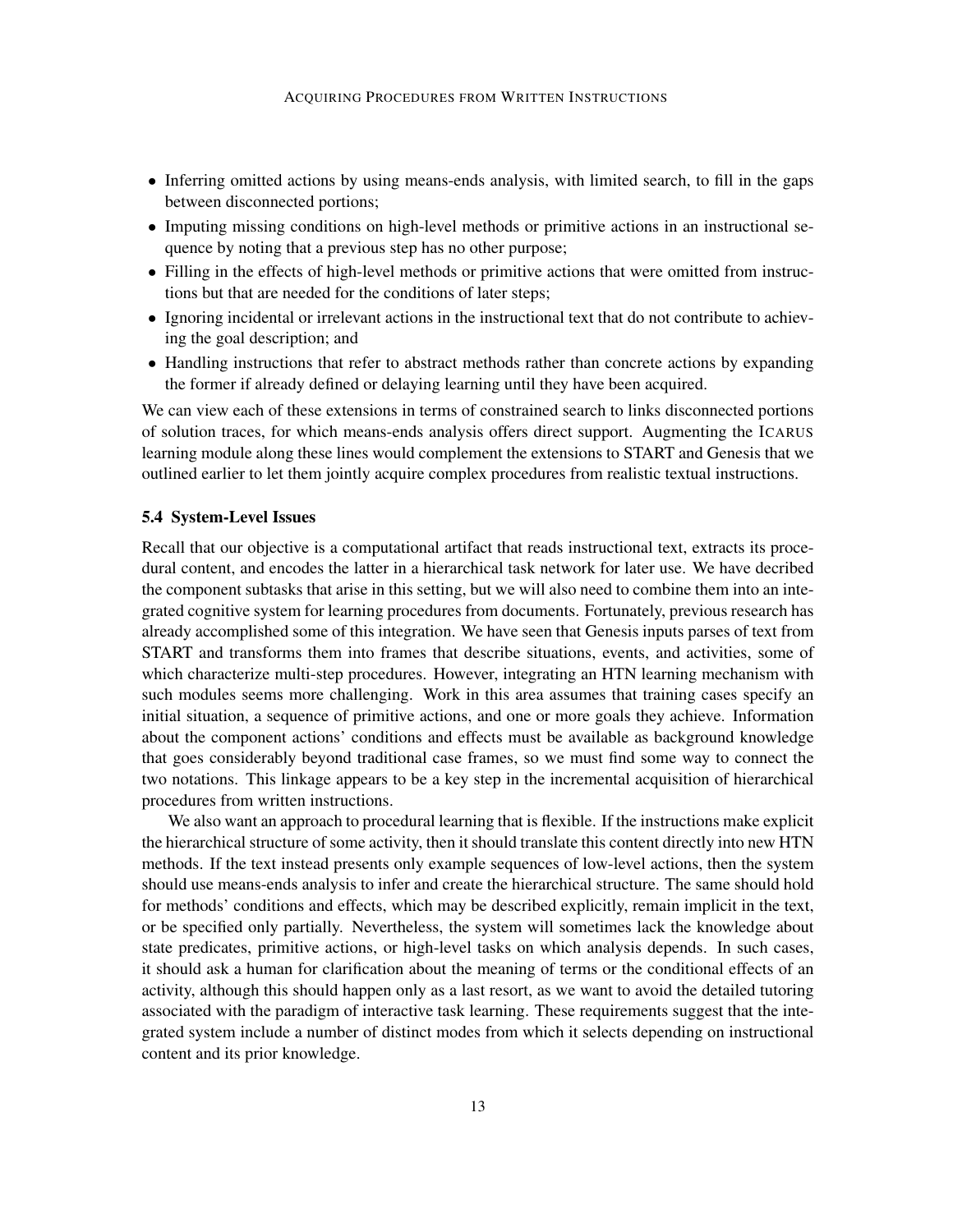## 6. Using Learned Procedures

Procedural knowledge does not exist for its own sake. Intelligent agents, human or otherwise, draw on cognitive structures to *perform* some task, and showing use of knowledge in this manner is the standard way to demonstrate the benefits of learning, regardless of its details. To show that an approach to learning complex procedures is effective and useful, we must commit to a particular performance task and provide a corresponding performance system that can draw upon the acquired knowledge to address this problem. Only then can we show empirically that learning produces a desirable impact on behavior.

Procedural knowledge has many potential applications. The one receiving the most attention currently is reactive execution of physical devices like self-driving cars and autonomous drones. However, this would require linking hierarchical procedures with techniques for low-level sensing and control that are challenging in their own right. We might connect autonomous agents to simulated environments for urban driving, which would bypass the need for physical platforms, but the natural performance measures would still focus on fine-grained control, which is not our main objective. Another important application is training, since instruction depends on stored content to share with students, but this would require construction of an interactive tutoring system that raises other issues off the main line of our research. Similarly, we might use learned procedural knowledge to monitor human behavior to detect when personnel diverge from established practices, but this would again depend on low-level processing of video or other sensor streams that would delay progress on our core concerns.

A more promising approach is to focus on high-level execution of acquired procedures. Although most work on hierarchical task networks addresses plan generation (e.g., Nau et al., 2003), some research has used them for reactive execution (e.g., Choi & Langley, 2018), in some cases over learned knowledge. In this setting, we could provide the performance element with an initial situation, including objects and resources, and a task or set of objectives. The system would then retrieve relevant methods, decompose them as needed, and, upon reaching primitive actions, declare it was carrying them out, checking the situation that results in each case. Rather than interacting with a physical simulator, it would receive state information from a human overseer. This arrangement would support scenarios that involve unreliable actions and information-gathering activities, thus demonstrating the reactive character of procedure execution while avoiding the need to handle low-level perception and control required in other contexts.

#### 7. Evaluation of Procedural Acquisition

We should also consider ways to evaluate the effectiveness of a system that acquires complex procedures from instructional text. One issue concerns candidate testbeds that we might use to this end. Ideal domains would include a variety of distinct procedures, each of which already has accompanying instructions. Two promising domains include:

• *Meal preparation*, for which written recipes are readily accessible (e.g., https://sites.google.com/ site/kzhaigh/dinner-co-op) and which often require substitutions because specified ingredients are unavailable. This application offers a good starting point, not only because recipes are brief, simple, and self contained, but also because they are familiar to people throughout society.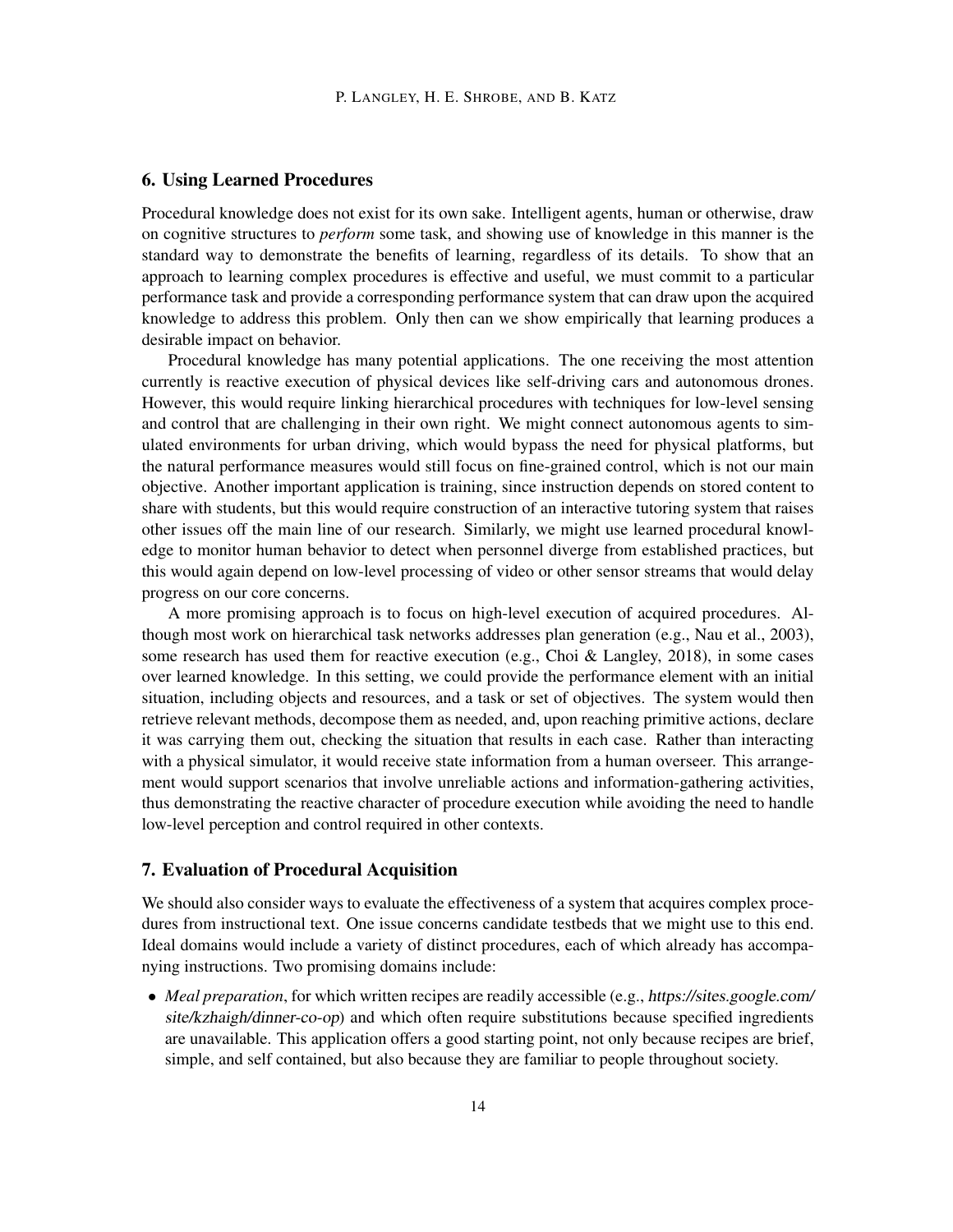• *Repair of shipboard equipment*, such as the engine, bilge pumps, and drive trains, for which written manuals are available and for which the possibility of different malfunctioning components requires testing and conditional response. This testbed is more challenging than the first domain, with longer and more complex procedures.

Access to subject matter experts is also important, both for access to relevant technical manuals and for the background knowledge needed to interpret them. Fortunately, many people are highly skilled in cooking, and there are enough who have experience with shipboard repair that finding them should pose little problem.

We can evaluate the learned procedures in two complementary ways. First, we would manually develop, with advice from subject matter experts, hierarchical task networks from a representative sample of instructions for each domain. As described earlier, these would specify complex procedures as a set of methods, each comprising a task, conditions, subtasks, and effects. Dependent measures for these basic studies would include precision and recall over the learned procedural steps, both primitive and higher level, for each document as compared to the target knowledge base. The aim would be to demonstrate the ability to reconstruct known procedures from instructions with high precision and recall of their elements. We would compare not only the hierarchical organization of learned procedures with target structures, but also the accuracy of their arguments, conditions, and effects. Moreover, for each document, we would record the number of times the system required human intervention (e.g., asking questions about missing syntax or case frames), along with both human and CPU time required to process the instructions.

Second, we can devise a suite of test scenarios, again with input from subject matter experts, for each domain. Each test problem would include an initial situation, a task or set of goals, and, optionally a set of facts that would remain unobserved until appropriate tests are carried out. For example, scenarios for meal preparation would specify a set of available ingredients, cooking utensils, and the type and amount of dish to be prepared. For repair of shipboard equipment, they would describe initially known behavior (e.g., water is collecting in bilge), a set of goals (e.g., no water in bilge), available spare parts and test devices, and hidden malfunctions that testing can reveal. The performance measure here would be whether the execution module can use the learned knowledge to achieve the goals for given scenarios, as reported by Nejati et al. (2016) in their work on HTN learning. Incorrect or incomplete knowledge can lead to false steps or dead ends that fail to solve the problem at hand. Typically, the system would either succeed or fail on a given task, although we could award partial credit for those with multiple goals.

Such experiments would test a number of empirical claims by examining the effect of independent factors on task performance. These might involve testing hypotheses about graceful degradation of learned behavior as one increases the:

- Number of component actions that are omitted from the text but that are needed to achieve the associated goals, which will reveal the ability to leap over instructional gaps;
- Number of conditions and effects that are omitted from methods or actions mentioned in the instructions, which will indicate the learner's robustness to such elisions;
- Frequency of extraneous actions that appear in the text but that are not necessary to achieve goals, which will measure the system's capacity to determine relevance; and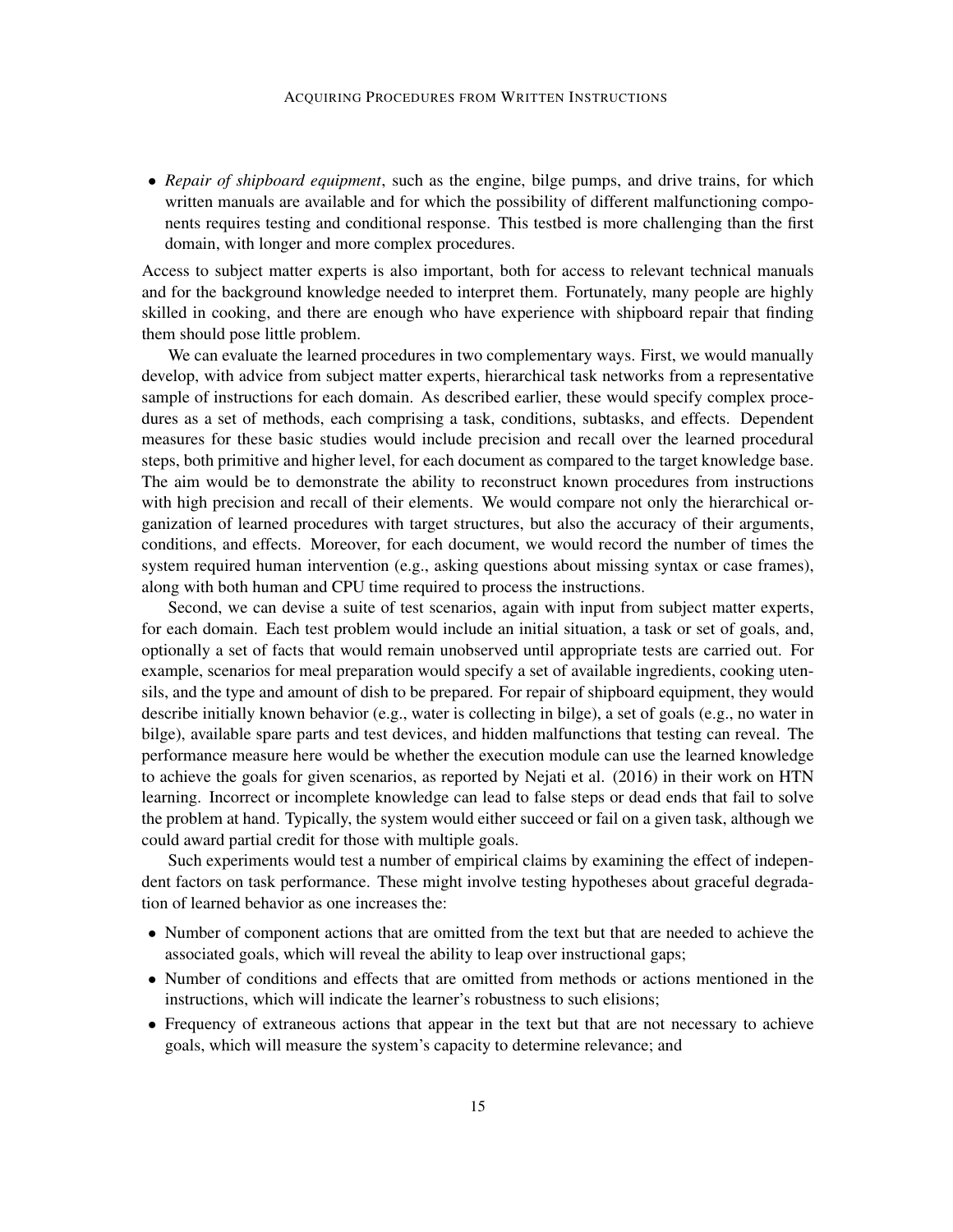• Level of detail at which methods are described, which will demonstrate the learner's ability to process instructions at different degrees of abstraction.

These are all examples of scaling studies (Langley, 1996) that vary some factor which seems likely to affect task difficulty. We might also collect learning curves that report the rate of performance improvement as a function of the number of instructions processed. Early runs would focus on simple documents with paraphrased sentences to reduce the need for extensions to modules, while later ones would use longer sources with unmodified contents. Together, these studies should both demonstrate the ability to learn correct complex procedures from written text and to execute this knowledge to achieve goals in the domain.

## 8. Concluding Remarks

In the previous pages, we specified the task of learning complex procedures from instructional documents and presented a cognitive task analysis of this challenging problem. We proposed a number of theoretical constraints to guide research on the topic. These included the importance of representing activities in a modular, relational, causal, and hierarchical manner, which suggested hierarchical task networks as a promising formalism. After this, we examined three component tasks: syntactic processing of instructions to generate parses, semantic interpretation of these parses to produce case frames, and knowledge-guided transformation of these meaning structures into procedures. In addition, we reviewed three existing artifacts that address these subtasks and that could serve as elements in an integrated system. Furthermore, we considered some performance settings in which to demonstrate the learned knowledge, along with issues related to the experimental evaluation of implemented systems. The latter included likely dependent measures and some independent factors that would let us test hypotheses about the robustness of procedure acquisition.

Although a task analysis is the natural first step in tackling any difficult problem, we must also build on this start by implementing a computational artifact, demonstrating its behavior on illustrative scenarios, and running controlled experiments to test claims about its abilities. To this end, we plan to combine and extend existing software for syntactic parsing, meaning extraction, and analytical learning – specifically START, Genesis, and ICARUS – into an integrated cognitive system that acquires hierarchical procedures from instructional text. This new approach to knowledge acquisition provides an approach to creating content about goal-directed activities that is more automated than recent, complementary work on interactive task learning. Moreover, it offers an important and practical alternative to the two extremes of handcrafted knowledge bases and data-intensive induction, letting us sail safely between the Scylla and Charibdis that have dominated the straits of artificial intelligence for many years.

#### Acknowledgements

This research was supported by Grant N00014-20-1-2643 from the Office of Naval Research, which is not responsible for its contents. We thank Patrick Henry Winston, Zhutian Yang, Dylan Holmes, and Sue Felshin for useful discussions that influenced the ideas reported here.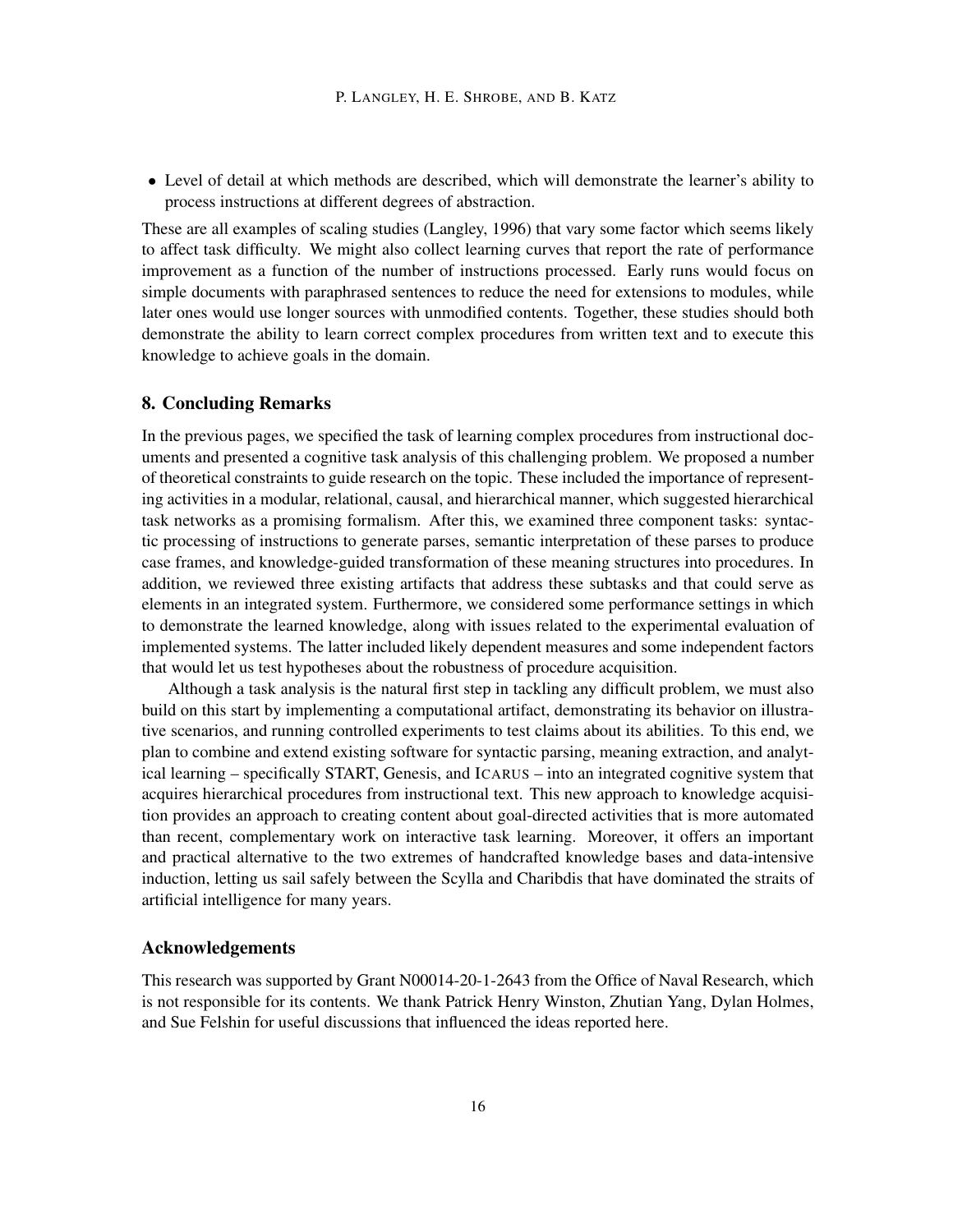## References

Anderson, J. R. (1993). *Rules of the mind*. Hillsdale, NJ: Lawrence Erlbaum.

- Anderson, J. R., Corbett, A. T., Koedinger, K. R., & Pelletier, R. (1995). Cognitive tutors: Lessons learned. *The Journal of the Learning Sciences*, *4*, 167—207.
- Choi, D., & Langley, P. (2018). Evolution of the ICARUS cognitive architecture. *Cognitive Systems Research*, *48*, 25–38.
- Clark, C., & Storkey, A. (2015). Training deep convolutional neural networks to play Go. *Proceedings of the Thirty-Second International Conference on Machine Learning* (pp. 1766–1774). Lille, France.
- Fillmore, C. J. (1968). The case for case. In E. Bach & R. T. Harms (Eds.), *Universals in linguistic theory*. New York: Holt, Rinehart, & Winston.
- Friedman, S., Burstein, M., McDonald, D., Plotnick, A., Bobrow, R., Cochran, B., & Pustejovsky, J. (2017). Learning by reading: Extending and localizing against a model. *Advances in Cognitive Systems*, *5*, 77–96.
- Giarratano, J. C., & Riley, G. D. (2018). *Expert systems: Principles and programming* (4th Ed.). Pacific Grove, CA: Brooks-Cole Publishing.
- Green, B. A. Wolf, A. K., Laughery, K., & Chomsky, C. (1961). Baseball, an automatic questionanswerer. *Proceedings of the Western Joint Computer Conference* (pp. 219–224). Los Angeles.
- Hinrichs, T. R., & Forbus, K. D. (2014). X goes first: Teaching simple games through multimodal interaction. *Advances in Cognitive Systems*, *3*, 31–46.
- Jackendoff, R. (2007). A parallel architecture perspective on language processing. *Brain Research*, *1146*, 2–22
- Jones, R. M., Laird, J. E., Nielsen P. E., Coulter, K., Kenny, P., & Koss, F. (1999). Automated intelligent pilots for combat flight simulation. *AI Magazine*, *20*, 27–42.
- Katz, B. (1988). Using English for indexing and retrieving. *Proceedings of the First RIAO Conference on User-Oriented Content-Based Text and Image Handling* (pp. 313—333). Paris.
- Katz, B. (1990). Using English for indexing and retrieving. In P. H. Winston & S. A. Shellard (Eds.), *Artificial intelligence at MIT: Expanding frontiers* (Vol. 1). Cambridge, MA: MIT Press.
- Katz, B. (1997). Annotating the World Wide Web using natural language. *Proceedings of the Fifth RIAO Conference on Computer Assisted Information Searching on the Internet* (pp. 136–159). Montreal, QC.
- Katz, B., Borchardt, G., & Felshin, S. (2006). Natural language annotations for question answering. *Proceedings of the Nineteenth International FLAIRS Conference* (pp. 303–306). Melbourne Beach, FL.
- Katz, B., Borchardt, G., Felshin, S. & Mora, F. (2007). Harnessing language in mobile environments. *Proceedings of the First IEEE International Conference on Semantic Computing* (pp. 421–428). Irvine, CA: IEEE Press.
- Kiddon, C., Ponnuraj, G. T., Zettlemoyer, L., & Choi, Y. (2015) Mise en Place: Unsupervised interpretation of instructional recipes. *Proceedings of the 2015 Conference on Empirical Methods in Natural Language Processing* (pp. 982–992). Lisbon, Portugal: ACL.
- Kirk, J. R., & Laird, J. E. (2014). Interactive task learning for simple games. *Advances in Cognitive Systems*, *3*, 13–30.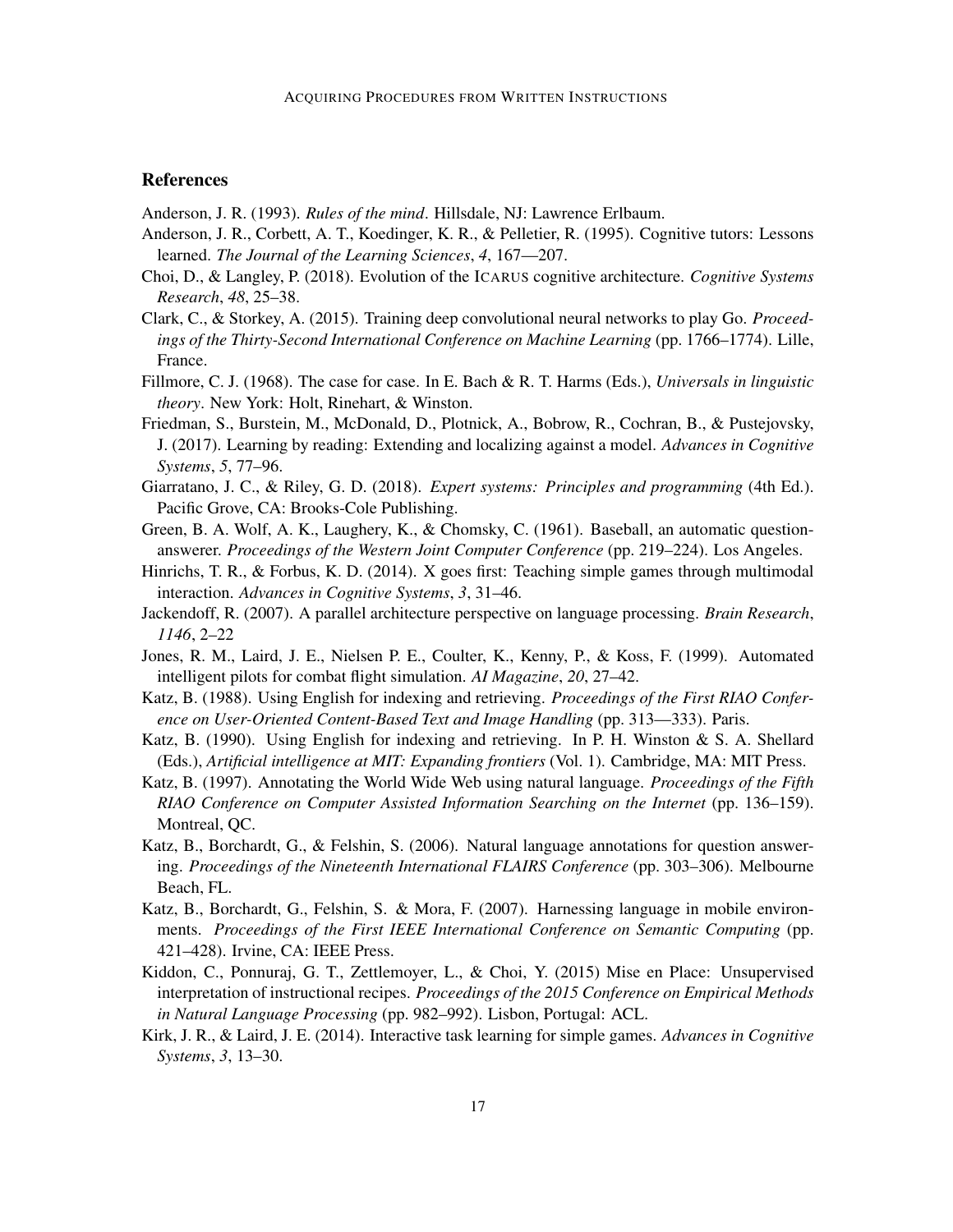- Klahr, D., Langley, P., & Neches, R. (Eds.) (1987). *Production system models of learning and development*. Cambridge, MA: MIT Press.
- Laird, J. E. 2012. *The Soar cognitive architecture*. Cambridge, MA: MIT Press.
- Langley, P. (October, 1996). Relevance and insight in experimental studies. *IEEE Expert*, 11–12.
- Langley, P. (2016). The central role of cognition in learning. *Advances in Cognitive Systems*, *4*,  $3 - 12.$
- Langley, P., Choi, D., & Rogers, S. (2009). Acquisition of hierarchical reactive skills in a unified cognitive architecture. *Cognitive Systems Research*, *10*, 316–332.
- Langley, P., & Simon, H. A. (November, 1995). Applications of machine learning and rule induction. *Communications of the ACM*, *38*, 55–64.
- Li, N., Stracuzzi, D. J., Langley, P., & Nejati, N. (2009). Learning hierarchical skills from problem solutions using means-ends analysis. *Proceedings of the Thirty-First Annual Meeting of the Cognitive Science Society*. Amsterdam.
- Li, N., Stracuzzi, D. J., & Langley, P. (2012). Improving acquisition of teleoreactive logic programs through representation extension. *Advances in Cognitive Systems*, *1*, 109–126.
- Liang, P. (2016). Learning executable semantic parsers for natural language understanding. *Communications of the ACM*, *59*, 68–76.
- Lieberman, H. (Ed.) (2001). *Your wish is my command: Programming by example*. San Francisco, CA: Morgan Kaufmann.
- MacLellan, C., Harpstead, E., Marinier, R., & Koedinger, K. (2018). A framework for natural cognitive system training interactions. *Advances in Cognitive Systems*, *6*, 177–192.
- Mateas, M., & Stern, A. (2005). Structuring content in the Façade interactive drama architecture. *Proceedings of the First Artificial Intelligence and Interactive Digital Entertainment* (pp. 93–98). Marina del Rey, CA: AAAI Press.
- McShane, M., Nirenburg, S., Beale, S., & Johnson, B. (2012). Resolving elided scopes of modality in OntoAgent. *Advances in Cognitive Systems*, *2*, 95–112.
- Mitchell, T. M., et al. (2015). Never-ending learning. *Proceedings of the Twenty-Ninth AAAI Conference on Artificial Intelligence* (pp. 2302–2310). Austin, TX: AAAI Press.
- Nau, D., Au, T., Hghami, O., Kuter, U., Murdock, J., Wu, D., & Yaman, F. (2003). SHOP2: An HTN planning system. *Journal of Artificial Intelligence Research*, *20*, 379–404.
- Nejati, N., Langley, P., & Könik, T. (2006). Learning hierarchical task networks by observation. *Proceedings of the Twenty-Third International Conference on Machine Learning* (pp. 665–672). Pittsburgh, PA.
- Park, H., & Nezhad, H. R. M. (2018). Learning procedures from text: Codifying how-to procedures in deep neural networks. *Proceedings of the 2018 World Wide Web Conference* (pp. 351–358). Lyon, France.
- Sarathy, V., Oosterveld, B., Krause, E., & Scheutz, M. (2018). Learning cognitive affordances for objects from natural language instruction. *Advances in Cognitive Systems*, *7*, 135–156.
- Shivashankar, V., Kuter, U., Nau, D., & Alford, R. (2012). A hierarchical goal-based formalism and algorithm for single-agent planning. *Proceedings of the Eleventh International Conference on Autonomous Agents and Multiagent Systems* (pp. 981–988). Valencia, Spain.